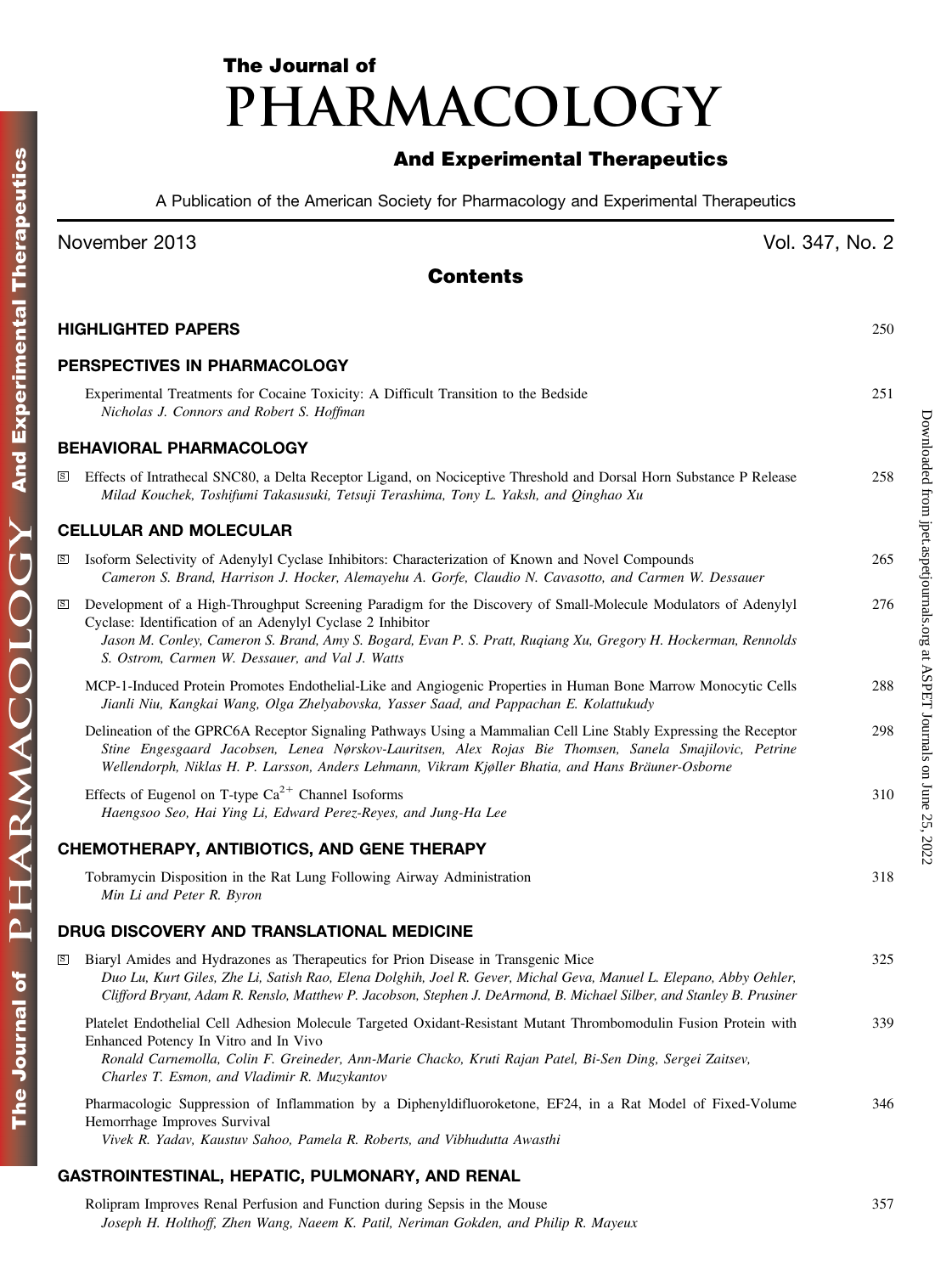#### INFLAMMATION, IMMUNOPHARMACOLOGY, AND ASTHMA

| PXS-4681A, a Potent and Selective Mechanism-Based Inhibitor of SSAO/VAP-1 with Anti-Inflammatory Effects In Vivo | 365 |
|------------------------------------------------------------------------------------------------------------------|-----|
| Jonathan S. Foot, Tin T. Yow, Heidi Schilter, Alberto Buson, Mandar Deodhar, Alison D. Findlay, Lily Guo,        |     |
| Ian A. McDonald, Craig I. Turner, Wenbin Zhou, and Wolfgang Jarolimek                                            |     |

## METABOLISM, TRANSPORT, AND PHARMACOGENOMICS

|              | אסטריים ויירש ויירע וטורע ויירש ויירש                                                                                                                                                                                                                                                                                                                                                                                                                                                                                                                                                                                                                                                                                                                                                                                   |     |
|--------------|-------------------------------------------------------------------------------------------------------------------------------------------------------------------------------------------------------------------------------------------------------------------------------------------------------------------------------------------------------------------------------------------------------------------------------------------------------------------------------------------------------------------------------------------------------------------------------------------------------------------------------------------------------------------------------------------------------------------------------------------------------------------------------------------------------------------------|-----|
| S            | A Correlation between Cytotoxicity and Reductase-Mediated Metabolism in Cell Lines Treated with Doxorubicin and<br>Daunorubicin<br>Onkar S. Bains, András Szeitz, Joanna M. Lubieniecka, Gina E. Cragg, Thomas A. Grigliatti, K. Wayne Riggs, and                                                                                                                                                                                                                                                                                                                                                                                                                                                                                                                                                                       | 375 |
| $\mathbf{s}$ | Ronald E. Reid<br>Cellular Influx, Efflux, and Anabolism of 3-Carboranyl Thymidine Analogs: Potential Boron Delivery Agents for Neutron<br>Capture Therapy                                                                                                                                                                                                                                                                                                                                                                                                                                                                                                                                                                                                                                                              | 388 |
|              | Elena Sjuvarsson, Vijaya L. Damaraju, Delores Mowles, Michael B. Sawyer, Rohit Tiwari, Hitesh K. Agarwal,<br>Ahmed Khalil, Sherifa Hasabelnaby, Ayman Goudah, Robin J. Nakkula, Rolf F. Barth, Carol E. Cass, Staffan Eriksson,<br>and Werner Tjarks                                                                                                                                                                                                                                                                                                                                                                                                                                                                                                                                                                    |     |
|              | <b>NEUROPHARMACOLOGY</b>                                                                                                                                                                                                                                                                                                                                                                                                                                                                                                                                                                                                                                                                                                                                                                                                |     |
|              | Menthol Inhibits 5-HT <sub>3</sub> Receptor–Mediated Currents<br>Abrar Ashoor, Jacob C. Nordman, Daniel Veltri, Keun-Hang Susan Yang, Yaroslav Shuba, Lina Al Kury,<br>Bassem Sadek, Frank C. Howarth, Amarda Shehu, Nadine Kabbani, and Murat Oz                                                                                                                                                                                                                                                                                                                                                                                                                                                                                                                                                                       | 398 |
| $\mathbf{s}$ | Reduction of Cocaine Self-Administration and D3 Receptor-Mediated Behavior by Two Novel Dopamine D3 Receptor-<br>Selective Partial Agonists, OS-3-106 and WW-III-55<br>Timothy H. C. Cheung, Amy L. Loriaux, Suzanne M. Weber, Kayla N. Chandler, Jeffrey D. Lenz, Romina F. Schaan,<br>Robert H. Mach, Robert R. Luedtke, and Janet L. Neisewander                                                                                                                                                                                                                                                                                                                                                                                                                                                                     | 410 |
| $\mathbf{s}$ | Differential Modulation of Brain Nicotinic Acetylcholine Receptor Function by Cytisine, Varenicline, and Two Novel<br>Bispidine Compounds: Emergent Properties of a Hybrid Molecule<br>Can Peng, Clare Stokes, Yann S. Mineur, Marina R. Picciotto, Chengju Tian, Christoph Eibl, Isabelle Tomassoli,<br>Daniela Guendisch, and Roger L. Papke                                                                                                                                                                                                                                                                                                                                                                                                                                                                          | 424 |
| $\mathbf{s}$ | N-Aryl Piperazine Metabotropic Glutamate Receptor 5 Positive Allosteric Modulators Possess Efficacy in Preclinical<br>Models of NMDA Hypofunction and Cognitive Enhancement<br>K.J. Gregory, E.J. Herman, A.J. Ramsey, A.S. Hammond, N.E. Byun, S.R. Stauffer, J.T. Manka, S. Jadhav,<br>T.M. Bridges, C.D. Weaver, C.M. Niswender, T. Steckler, W.H. Drinkenburg, A. Ahnaou, H. Lavreysen, G.J. Macdonald,<br>J.M. Bartolomé, C. Mackie, B.J. Hrupka, M.G. Caron, T.L. Daigle, C.W. Lindsley, P.J. Conn, and C.K. Jones                                                                                                                                                                                                                                                                                                | 438 |
|              | Stimulation of Sigma Receptors with Afobazole Blocks Activation of Microglia and Reduces Toxicity Caused by<br>Amyloid- $\beta_{25-35}$<br>Adam A. Behensky, Ilya E. Yasny, Alexander M. Shuster, Sergei B. Seredenin, Andrey V. Petrov, and Javier Cuevas                                                                                                                                                                                                                                                                                                                                                                                                                                                                                                                                                              | 458 |
|              | Afobazole Activation of $\sigma$ -1 Receptors Modulates Neuronal Responses to Amyloid- $\beta_{25-35}$<br>Adam A. Behensky, Ilya E. Yasny, Alexander M. Shuster, Sergei B. Seredenin, Andrey V. Petrov, and Javier Cuevas                                                                                                                                                                                                                                                                                                                                                                                                                                                                                                                                                                                               | 468 |
|              | In Vivo Quantification of Calcitonin Gene-Related Peptide Receptor Occupancy by Telcagepant in Rhesus Monkey and<br>Human Brain Using the Positron Emission Tomography Tracer $[$ <sup>11</sup> C]MK-4232<br>Eric D. Hostetler, Aniket D. Joshi, Sandra Sanabria-Bohórquez, Hong Fan, Zhizhen Zeng, Mona Purcell, Liza Gantert,<br>Kerry Riffel, Mangay Williams, Stacey O'Malley, Patricia Miller, Harold G. Selnick, Steven N. Gallicchio, Ian M. Bell,<br>Christopher A. Salvatore, Stefanie A. Kane, Chi-Chung Li, Richard J. Hargreaves, Tjibbe de Groot, Guy Bormans,<br>Anne Van Hecken, Inge Derdelinckx, Jan de Hoon, Tom Reynders, Ruben Declercq, Inge De Lepeleire, W. P. Kennedy,<br>Rebecca Blanchard, Eugene E. Marcantonio, Cyrille Sur, Jacquelynn J. Cook, Koen Van Laere, and<br>Jeffrey L. Evelhoch | 478 |
|              | Modulation of the Antidepressant-Like Effects of Sustained Administration of Carisbamate and Lamotrigine on<br>Monoaminergic Systems: Electrophysiological Studies in the Rat Brain<br>Stacey Shim, Mostafa El Mansari, and Pierre Blier                                                                                                                                                                                                                                                                                                                                                                                                                                                                                                                                                                                | 487 |
|              | In Vivo Activity of Norhydrocodone: An Active Metabolite of Hydrocodone<br>Dipesh M. Navani and Byron C. Yoburn                                                                                                                                                                                                                                                                                                                                                                                                                                                                                                                                                                                                                                                                                                         | 497 |
|              | A Functional Analysis of the Influence of $\beta_3$ -adrenoceptors on the Rat Micturition Cycle<br>Prajni Sadananda, Marcus J. Drake, Julian F. R. Paton, and Anthony E. Pickering                                                                                                                                                                                                                                                                                                                                                                                                                                                                                                                                                                                                                                      | 506 |
| <u>is</u>    | Pharmacological Inhibition of Pleckstrin Homology Domain Leucine-Rich Repeat Protein Phosphatase Is Neuroprotective:<br>Differential Effects on Astrocytes<br>Travis C. Jackson, Jonathan D. Verrier, Tomas Drabek, Keri Janesko-Feldman, Delbert G. Gillespie, Thomas Uray,                                                                                                                                                                                                                                                                                                                                                                                                                                                                                                                                            | 516 |

Cameron Dezfulian, Robert S. Clark, Hülya Bayir, Edwin K. Jackson, and Patrick M. Kochanek

Downloaded from jpet.aspetjournals.org at ASPET Journals on June 25, 2022 Downloaded from [jpet.aspetjournals.org](http://jpet.aspetjournals.org/) at ASPET Journals on June 25, 2022